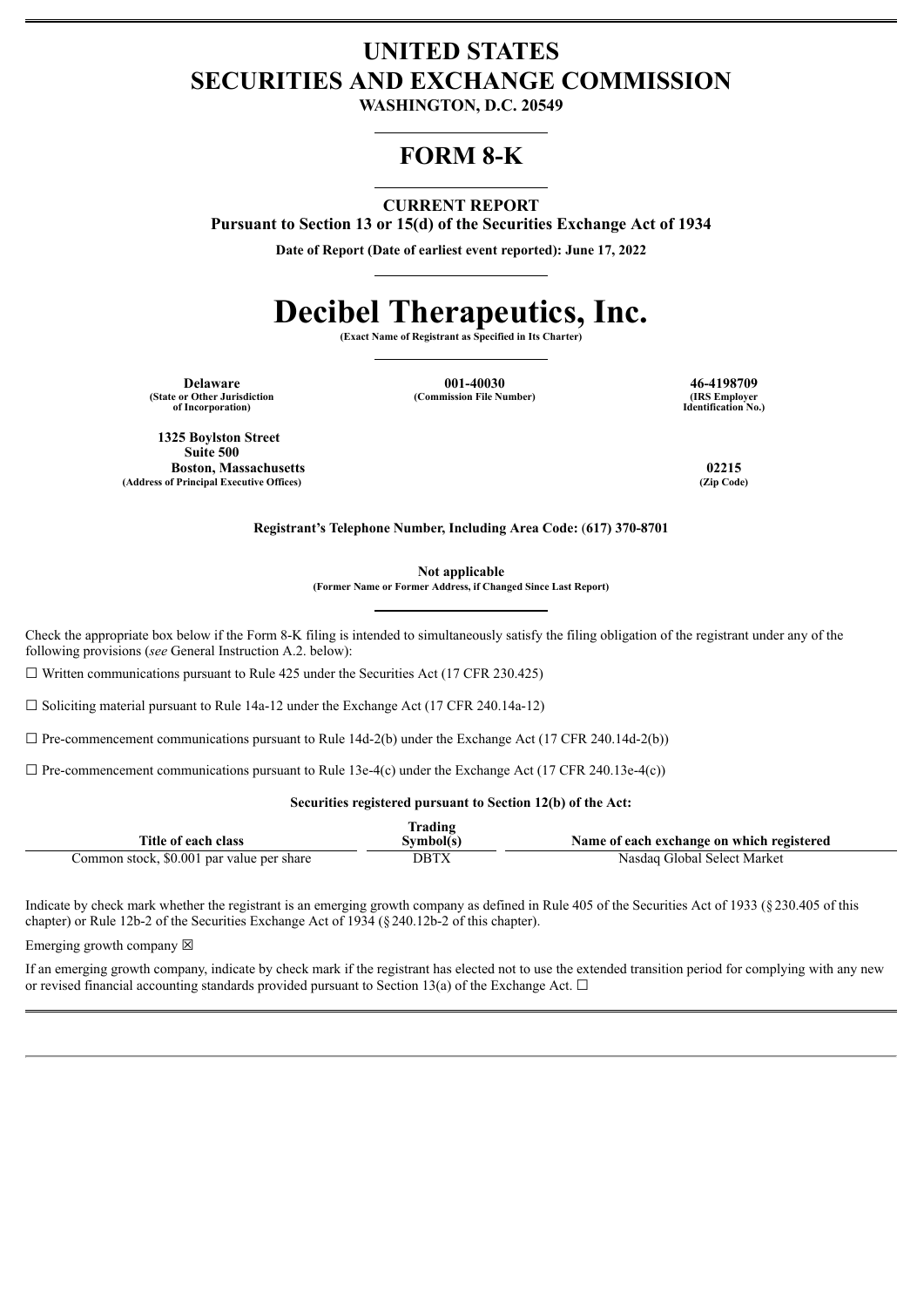### **Item 5.07 Submission of Matters to a Vote of Security Holders.**

Decibel Therapeutics, Inc. (the "Company") held its 2022 annual meeting of stockholders on June 17, 2022. The following is a summary of the matters voted on at that meeting.

(a) The stockholders of the Company elected one Class I director, Alison Finger, M.B.A., to serve for a three-year term expiring at the 2025 annual meeting of stockholders and until her successor has been duly elected and qualified. The results of the stockholders' vote with respect to the election of the Class I director were as follows:

| <b>Name</b>           | For        | Withheld | <b>Broker Non-Votes</b> |
|-----------------------|------------|----------|-------------------------|
| Alison Finger, M.B.A. | 17.996.169 | 25,861   | 3,123,761               |

(b) The stockholders of the Company ratified the appointment of Ernst & Young LLP as the Company's independent registered public accounting firm for the fiscal year ending December 31, 2022. The results of the stockholders' vote with respect to such ratification were as follows:

| †or       |                          | и н                        | Non<br>Kroker<br>-Vote: |
|-----------|--------------------------|----------------------------|-------------------------|
| ່າດ<br>-- | $\cdot$<br>$\sim$ $\sim$ | $\sim$<br>, <i>, , , ,</i> |                         |